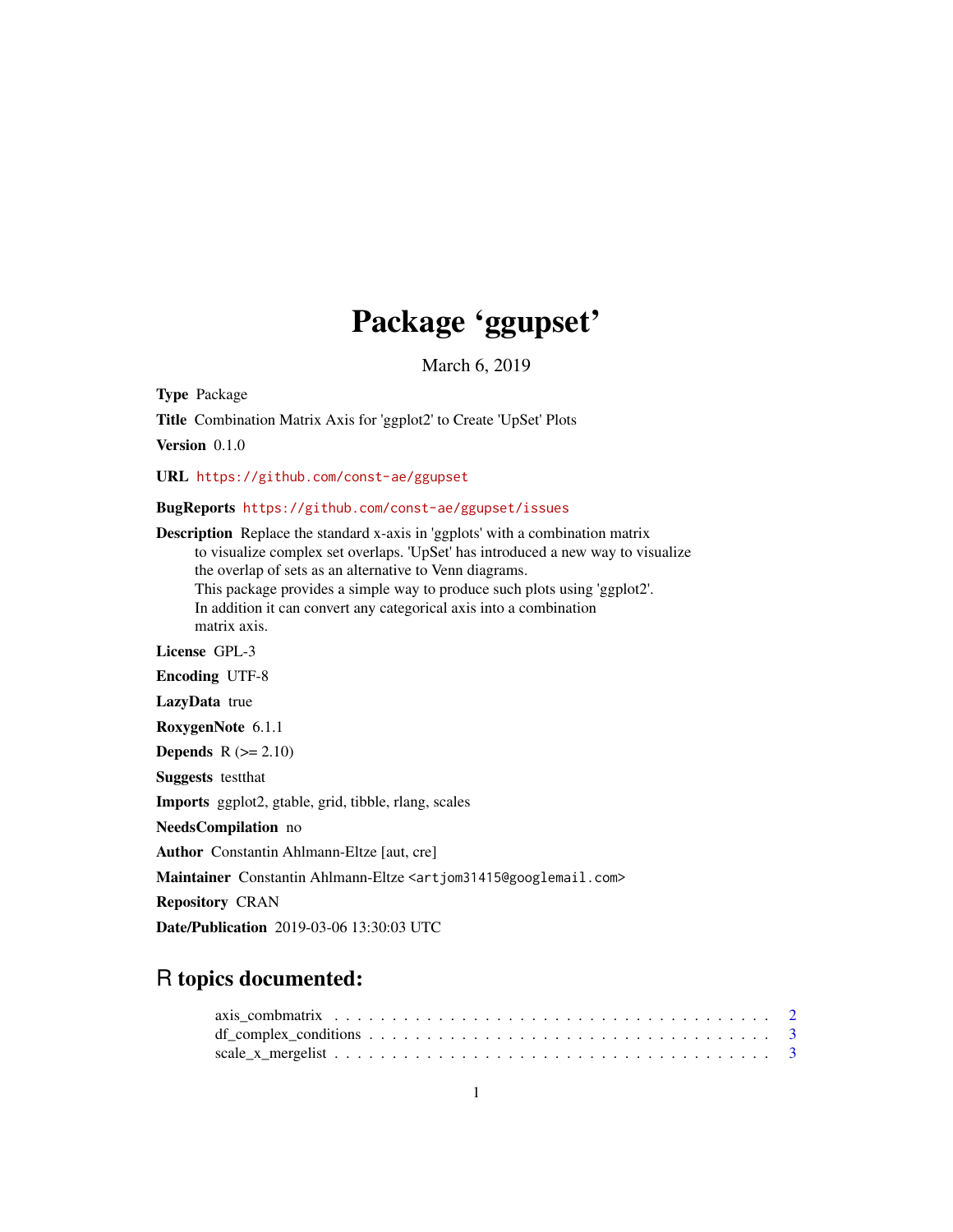<span id="page-1-0"></span>

| Index |  |  |  |  |  |  |  |  |  |  |  |  |  |  |  |  |
|-------|--|--|--|--|--|--|--|--|--|--|--|--|--|--|--|--|

axis\_combmatrix *Convert delimited text labels into a combination matrix axis*

#### Description

The function splits the text based on the sep argument and views each occurring element as potential set.

# Usage

```
axis_{\text{combmatrix}}(sep = "['1:alnum:]] +", levels = NULL, xlim = NULL,ylim = NULL, expand = TRUE, clip = "on", ytrans = "identity")
```
# Arguments

| sep        | The separator that is used to split the string labels. Can be a regex. Default:<br>$"$ $\lceil$ $\uparrow$ $\lceil$ : alnum: $\lceil$ $\uparrow$ +"                  |
|------------|----------------------------------------------------------------------------------------------------------------------------------------------------------------------|
| levels     | The selection of string elements that are displayed in the combination matrix<br>axis. Default: NULL, which means simply all elements in the text labels are<br>used |
| xlim, ylim | The limits fort the x and y axes                                                                                                                                     |
| expand     | Boolean with the same effect as in ggplot2::coord_cartesian(). Default:<br><b>TRUE</b>                                                                               |
| clip       | String with the same effect as in ggplot2::coord_cartesian(). Default: "on"                                                                                          |
| ytrans     | transformers for y axis. For more information see ggplot2::coord_trans().<br>Default: "identity"                                                                     |

#### Details

Technically the function appends a coord system to the ggplot object. To maintain compatibility additional arguments like ytrans, ylim, and clip are forwarded to coord\_trans().

# Examples

```
library(ggplot2)
mtcars$combined <- paste0("Cyl: ", mtcars$cyl, "_Gears: ", mtcars$gear)
head(mtcars)
ggplot(mtcars, aes(x=combined)) +
 geom_bar() +
 axis_combmatrix(sep = "_")
```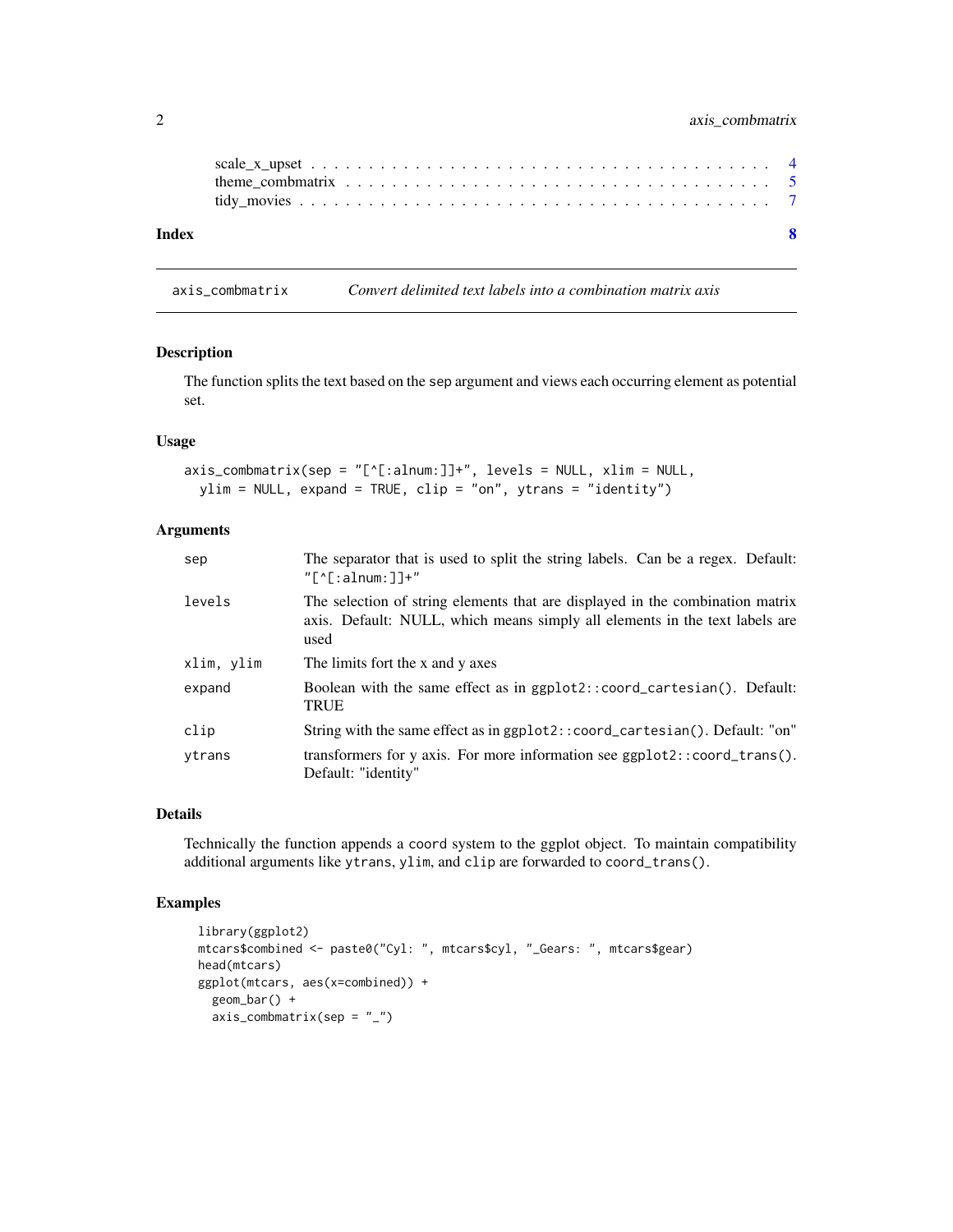<span id="page-2-0"></span>df\_complex\_conditions *A fictional biological dataset with a complex experimental design*

#### **Description**

A fictional biological dataset with a complex experimental design

#### Usage

```
df_complex_conditions
```
#### Format

a data frame with 360 rows and 4 variables

- KO. Boolean value if the sample had a knock out.
- DrugA. character vector with "Yes" and "No" elements indicating if the sample was treated with drug A.
- Timepoint. Numeric vector with elements 8, 24, and 48 indicating the time of measurement since the beginning of the experiment.
- response. Numeric vector with the response of the sample to the treatment conditions. Could for example be the concentration of a metabolite.

#### Examples

```
dim(df_complex_conditions)
head(df_complex_conditions)
```
scale\_x\_mergelist *Merge list columns into character vectors*

#### Description

The function handles list columns by collapsing them into delimited strings using the sep argument. This is useful to show sets and in combination with the axis\_combmatrix() function.

#### Usage

```
scale_x_mergelist(sep = "-'", ..., position = "bottom")
```
# Arguments

| sep      | String the is used to delimit the elements in each list entry. Default: "-".  |
|----------|-------------------------------------------------------------------------------|
| $\cdots$ | additional arguments that are passed on to ggplot2::scale_x_discrete          |
| position | either "top" or "bottom" to specify where the x axis drawn. Default: "bottom" |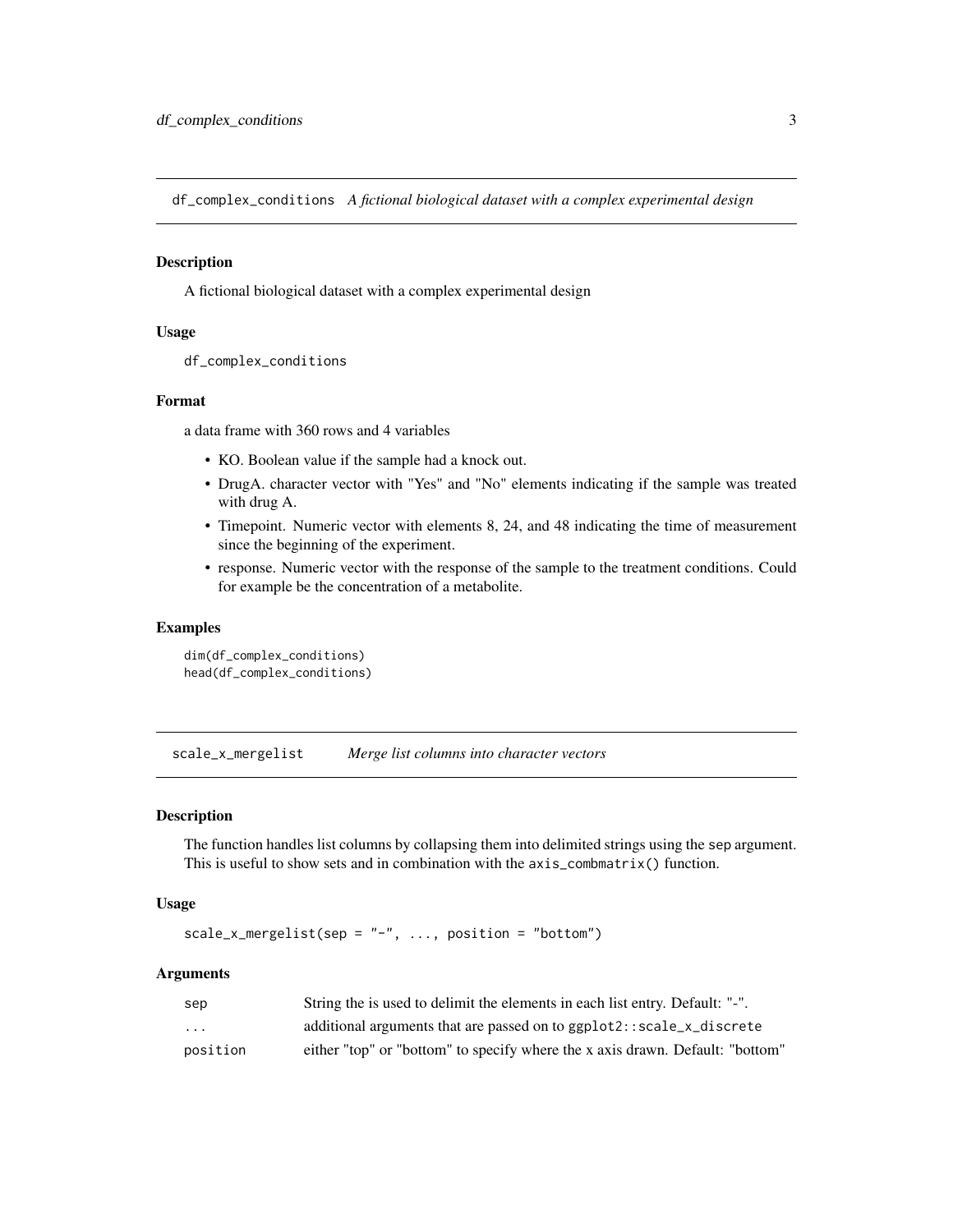# See Also

[discrete\\_scale](#page-0-0)

#### Examples

```
library(ggplot2)
ggplot(tidy_movies[1:100, ], aes(x=Genres)) +
  geom_bar() +
  scale_x_mergelist() +
  theme(axis.text.x = element_text(angle = 90, hjust=1, vjust = (0.5))
ggplot(tidy_movies[1:100, ], aes(x=Genres)) +
  geom_bar() +
  scale_x_mergelist(sep = " & ", name = "Merged Movie Genres", position = "top") +
  theme(axis.text.x = element_text(angle = 90, hjust=0, vjust = 0.5))
```
scale\_x\_upset *Scale to make UpSet plots*

#### Description

This function takes a list column and turns it into a combination matrix axis. It internally wraps the call to scale\_x\_mergelist() and axis\_combmatrix() and makes sure that the elements are sorted by size.

#### Usage

```
scale_x_upset(order_by = c("freq", "degree"), n_sets = Inf,
 n_intersections = Inf, sets = NULL, intersections = NULL,
  reverse = FALSE, ytrans = "identity", ..., position = "bottom")
```
#### Arguments

| order_by        | either "freq" or "degree". Default: "freq"                                                               |
|-----------------|----------------------------------------------------------------------------------------------------------|
| n_sets          | maximum number of sets that are displayed. Default: Inf                                                  |
| n_intersections |                                                                                                          |
|                 | maximum number of intersections that are displayed. Default: Inf                                         |
| sets            | character vector that specifies which sets are displayed                                                 |
| intersections   | a list of character vectors that specifies which intersections are displayed                             |
| reverse         | boolean if the order of the intersections is reversed. Default: FALSE                                    |
| vtrans          | transformers for y axis. For more information see $axis_{\text{combinatrix}}$ . De-<br>fault: "identity" |
| $\cdots$        | additional parameters for ggplot2::discrete_scale()                                                      |
| position        | either "top" or "bottom" to specify where the combination matrix is drawn. De-<br>fault: "bottom"        |

<span id="page-3-0"></span>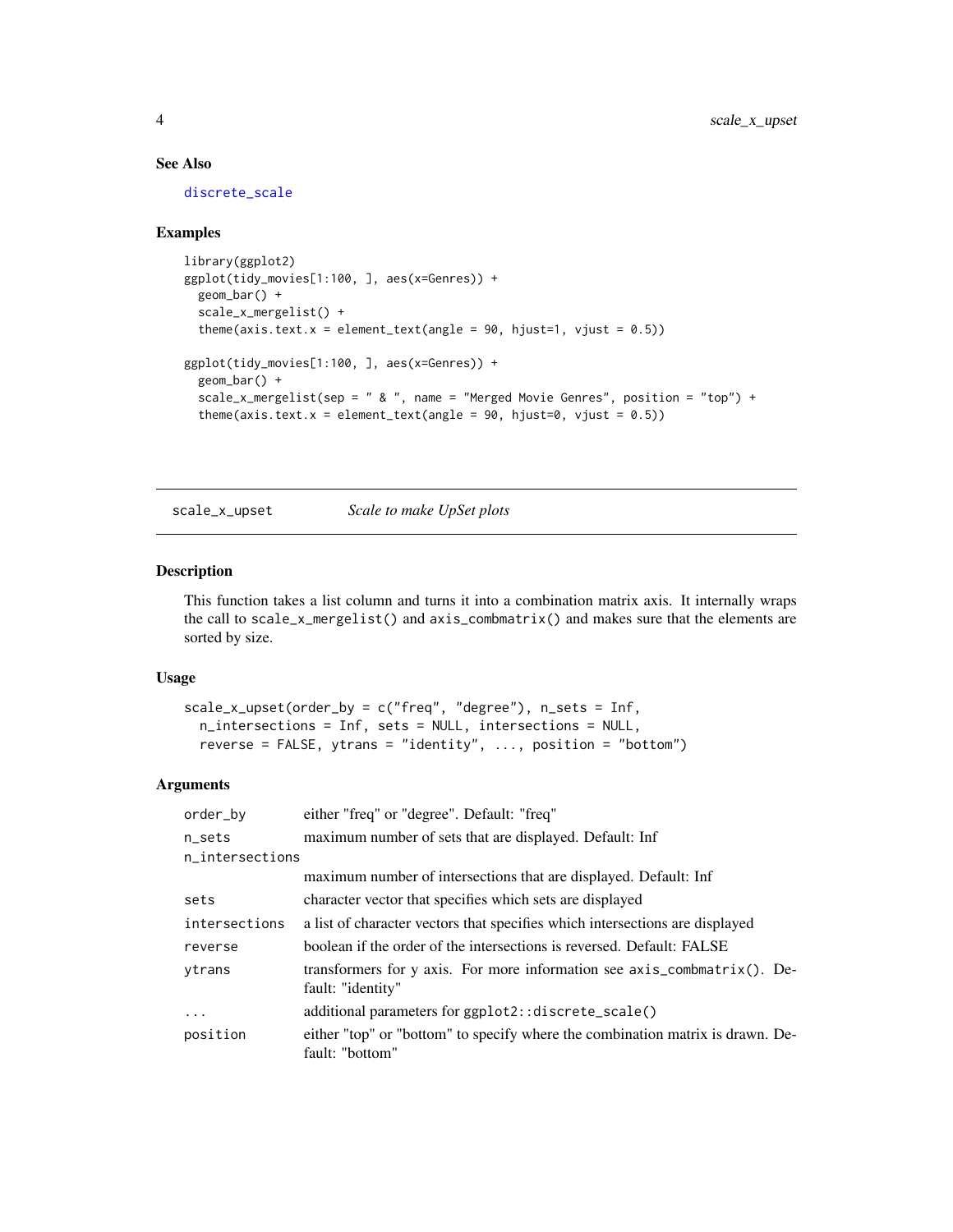# <span id="page-4-0"></span>theme\_combmatrix 5

#### Examples

```
library(ggplot2)
ggplot(tidy_movies[1:100, ], aes(x=Genres)) +
 geom_bar() +
 scale_x_upset(reverse = TRUE, sets=c("Drama", "Action"))
 ggplot(tidy_movies[1:100, ], aes(x=Genres)) +
  geom_bar() +
   scale_x_upset(n_intersections = 5, ytrans="sqrt")
 ggplot(tidy_movies[1:100, ], aes(x=Genres, y=year)) +
  geom_boxplot() +
  scale_x_upset(intersections = list(c("Drama", "Comedy"), c("Short"), c("Short", "Animation")),
                 sets = c("Drama", "Comedy", "Short", "Animation", "Horror"))
```
theme\_combmatrix *Theme for the combination matrix*

# Description

This theme sets the default styling for the combination matrix axis by extending the default ggplot2 theme().

#### Usage

```
theme_combmatrix(combmatrix.label.make_space = TRUE,
 combmatrix.label.width = NULL, combmatrix.label.height = NULL,
 combmatrix.label.extra_spacing = 3,
 combmatrix.label.total_extra_spacing = unit(10, "pt"),
 combmatrix.label.text = NULL, combmatrix.panel.margin = unit(c(1.5,1.5), "pt"), combmatrix.panel.striped_background = TRUE,
 combmatrix.panel.striped_background.color.one = "white",
 combmatrix.panel.striped_background.color.two = "#F7F7F7",
 combmatrix.panel.point.size = 3, combmatrix.panel.line.size = 1.2,
 combmatrix.panel.point.color.fill = "black",
 combmatrix.panel.point.color.empty = "#E0E0E0", ...)
```
#### Arguments

combmatrix.label.make\_space

Boolean indicator if the y-axis label is moved so far to the left to make enough space for the combination matrix labels. Default: TRUE

combmatrix.label.width

A unit that specifies how much space to make for the labels of the combination matrix. Default: NULL, which means the width of the label text is used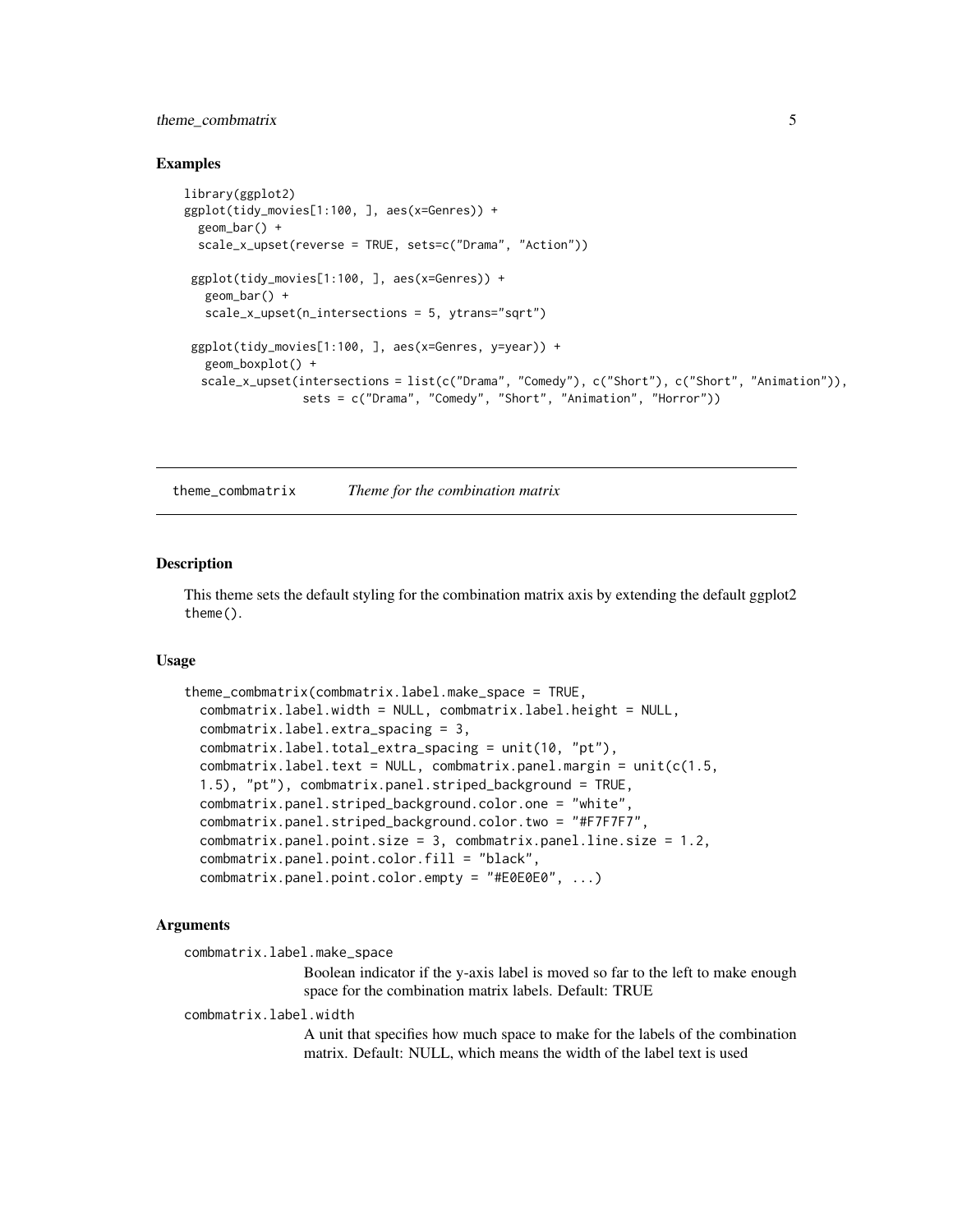```
combmatrix.label.height
                 A unit that specifies how high the combination matrix should be. Default:
                 NULL, which means that the height of the label text + combmatrix.label.total_extra_spacing
                 + #rows * combmatrix.label.extra_spacing is used. Default: 3
combmatrix.label.extra_spacing
                 A single number for the additional height per row. Default: unit(10, "pt")
combmatrix.label.total_extra_spacing
                 A unit that specifies the total offset for the height of the combination matrix
combmatrix.label.text
                 A element_text() to style the label text of the combination matrix. Default
                 NULL, which means the style of axis.text.y is used.
combmatrix.panel.margin
                 A two element unit vector to specify top and bottom margin around the combi-
                 nation matrix. Default: unit(c(1.5, 1.5), "pt")
combmatrix.panel.striped_background
                 Boolean to indicate if the background of the plot is striped. Default: TRUE
combmatrix.panel.striped_background.color.one
                 Color of the first kind of stripes. Default: "white"
combmatrix.panel.striped_background.color.two
                 Color of the second kind of stripes. Default: "#F7F7F7"
combmatrix.panel.point.size
                 Number to specify the size of the points in the combination matrix. Default: 3
combmatrix.panel.line.size
                 Number to specify the size of the lines connecting the points. Default: 1.2
combmatrix.panel.point.color.fill
                 Color of the filled points. Default: "black"
combmatrix.panel.point.color.empty
                 Color of the empty points. Default: "#E0E0E0"
... additional arguments that are passed to theme()
```
#### Examples

```
library(ggplot2)
# Ensure that the y-axis label is next to the axis by setting
# combmatrix.label.make_space to FALSE
ggplot(tidy_movies[1:100, ], aes(x=Genres)) +
 geom_bar() +
 scale_x_upset() +
  theme_combmatrix(combmatrix.label.text = element_text(color = "black", size=15),
                   combmatrix.label.make_space = FALSE,
                   plot.margin = unit(c(1.5, 1.5, 1.5, 65), "pt")# Change the color of the background stripes
 ggplot(tidy_movies[1:100, ], aes(x=Genres)) +
   geom_bar() +
   scale_x_upset() +
```

```
theme_combmatrix(combmatrix.panel.striped_background = TRUE,
                combmatrix.panel.striped_background.color.one = "grey")
```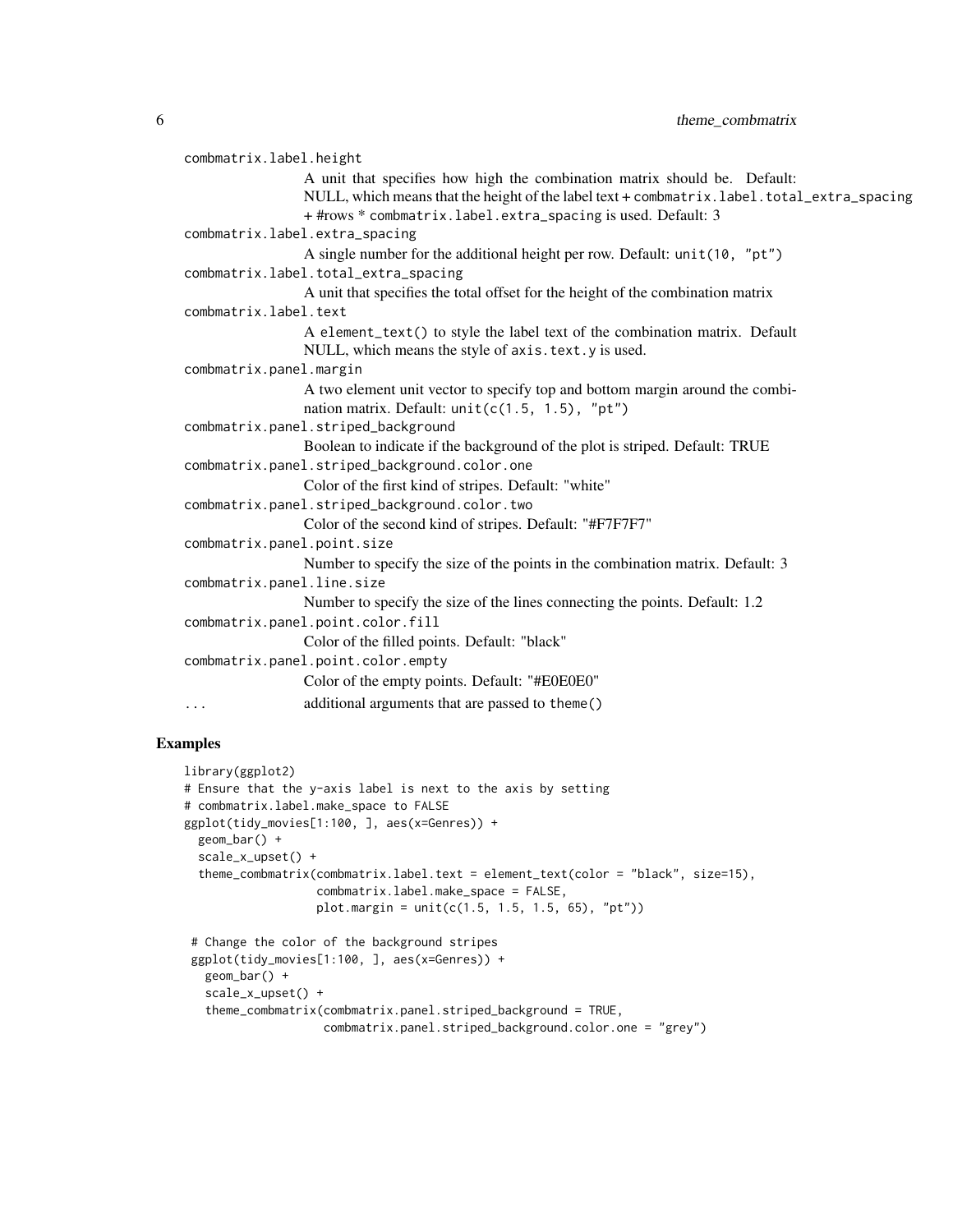<span id="page-6-0"></span>

# Description

The original ggplot2movies::movies dataset has 7 columns that contain indicators if a movies belongs to a certain genre. In this version the 7 columns are collapsed to a single list column to create a tidy dataset. It also has information on only 5,000 movies to reduce the size of the dataset. Furthermore each star rating is in its on row.

#### Usage

tidy\_movies

#### Format

a data frame with 50,000 rows and 10 columns

- title. The title of the movie.
- year. Year of release.
- budget. Total budget (if known) in US dollars.
- length. Length in minutes.
- rating. Average IMDB user rating.
- votes. Number of IMDB user who rated this movie.
- mpaa. MPAA rating
- Genres. List column with all genres the movie belongs to
- stars, percent\_rating. The number of stars and the corresponding percentage of people rating the movie with this many stars.

# Examples

dim(tidy\_movies) head(tidy\_movies)